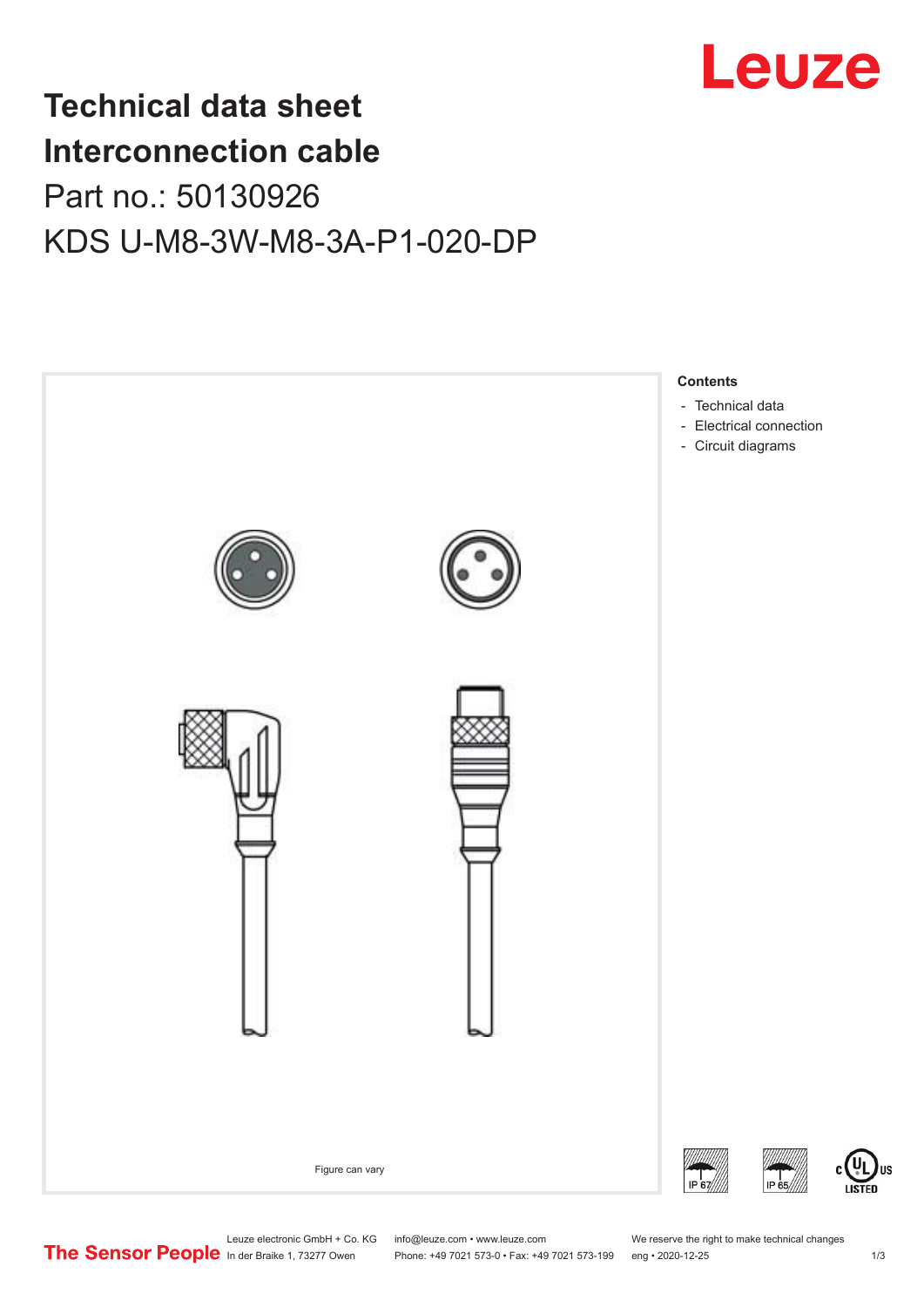### <span id="page-1-0"></span>**Technical data**

#### **Connection**

| <b>Connection 1</b>               |                                                                                                                                                                                                                                |
|-----------------------------------|--------------------------------------------------------------------------------------------------------------------------------------------------------------------------------------------------------------------------------|
| <b>Type of connection</b>         | Connector                                                                                                                                                                                                                      |
| <b>Thread size</b>                | M <sub>8</sub>                                                                                                                                                                                                                 |
| <b>Type</b>                       | Female                                                                                                                                                                                                                         |
| No. of pins                       | 3-pin                                                                                                                                                                                                                          |
| Version                           | Angled                                                                                                                                                                                                                         |
| <b>Connector, LED</b>             | Yes                                                                                                                                                                                                                            |
| <b>Connection 2</b>               |                                                                                                                                                                                                                                |
| <b>Type of connection</b>         | Connector                                                                                                                                                                                                                      |
| <b>Thread size</b>                | M <sub>8</sub>                                                                                                                                                                                                                 |
| <b>Type</b>                       | Male                                                                                                                                                                                                                           |
| No. of pins                       | 3-pin                                                                                                                                                                                                                          |
| Version                           | Axial                                                                                                                                                                                                                          |
|                                   |                                                                                                                                                                                                                                |
| <b>Cable properties</b>           |                                                                                                                                                                                                                                |
| <b>Number of conductors</b>       | 3 Piece(s)                                                                                                                                                                                                                     |
| Wire cross section                | $0.25$ mm <sup>2</sup>                                                                                                                                                                                                         |
| <b>AWG</b>                        | 24                                                                                                                                                                                                                             |
| Sheathing color                   | <b>Black</b>                                                                                                                                                                                                                   |
| Shielded                          | No                                                                                                                                                                                                                             |
| Silicone-free                     | Yes                                                                                                                                                                                                                            |
| Cable design                      | Interconnection cable                                                                                                                                                                                                          |
| Cable diameter (external)         | $4.3 \text{ mm}$                                                                                                                                                                                                               |
| Cable length                      | 2,000 mm                                                                                                                                                                                                                       |
| <b>Sheathing material</b>         | <b>PUR</b>                                                                                                                                                                                                                     |
| <b>Wire insulation</b>            | <b>PUR</b>                                                                                                                                                                                                                     |
| <b>Traverse rate</b>              | Max, 3.3 m/s with horiz, traverse path of<br>5m and and max, acceleration of 5m/s <sup>2</sup>                                                                                                                                 |
| Suitability for drag chains       | Yes                                                                                                                                                                                                                            |
| Properties of the outer sheathing | Free of CFC, cadmium, silicone, halogen<br>and lead, matt, low-adhesion, abrasion-<br>resistant, easily machine-processable                                                                                                    |
| Resistance of the outer sheathing | Hydrolysis and microbe resistant, good<br>oil, gasoline and chemical resistance in<br>accordance with VDE 0472 part 803 test<br>B, flame retardant in accordance with UL<br>1581 VW1 / CSA FT1 / IEC 60332-1,<br>IEC 60332-2-2 |
| <b>Torsion suitability</b>        | $±180^\circ$ / m (max. 2 mio. cycles with 35<br>cycles / min)                                                                                                                                                                  |

### **Mechanical data**

| <b>Width across flats</b>                                       | $9 \text{ mm}$           |
|-----------------------------------------------------------------|--------------------------|
| Net weight                                                      | 58q                      |
| <b>Bending cycles</b>                                           | 5,000,000 Piece(s)       |
| Bending radius, flexible laying, min.                           | Min. 10 x cable diameter |
| Bending radius, stationary laying, min. Min. 5 x cable diameter |                          |

**Leuze** 

#### **Operation and display**

**Number of LEDs** 1 Piece(s)

### **Environmental data**

| Ambient temperature, operation,<br>flexible use   | $-2580 °C$  |
|---------------------------------------------------|-------------|
| Ambient temperature, operation,<br>stationary use | $-40$ 80 °C |
| <b>Certifications</b>                             |             |
|                                                   |             |
| Degree of protection                              | IP 65       |
|                                                   | IP 67       |
| <b>Certifications</b>                             | c UL US     |

| <b>Customs tariff number</b> | 85444290 |
|------------------------------|----------|
| eCl@ss 5.1.4                 | 27279201 |
| eCl@ss 8.0                   | 27279218 |
| eCl@ss 9.0                   | 27060311 |
| eCl@ss 10.0                  | 27060311 |
| eCl@ss 11.0                  | 27060311 |
| <b>ETIM 5.0</b>              | EC001855 |
| <b>ETIM 6.0</b>              | EC001855 |
| <b>ETIM 7.0</b>              | EC001855 |

### **Electrical connection**

### **Connection 1**

| Type of connection    | Connector |
|-----------------------|-----------|
| <b>Thread size</b>    | M8        |
| Type                  | Female    |
| No. of pins           | $3 - pin$ |
| Version               | Angled    |
| <b>Connector, LED</b> | Yes       |

#### **Connection 2**

| Type of connection | Connector |
|--------------------|-----------|
| <b>Thread size</b> | M8        |
| Type               | Male      |
| No. of pins        | $3 - pin$ |
| Version            | Axial     |